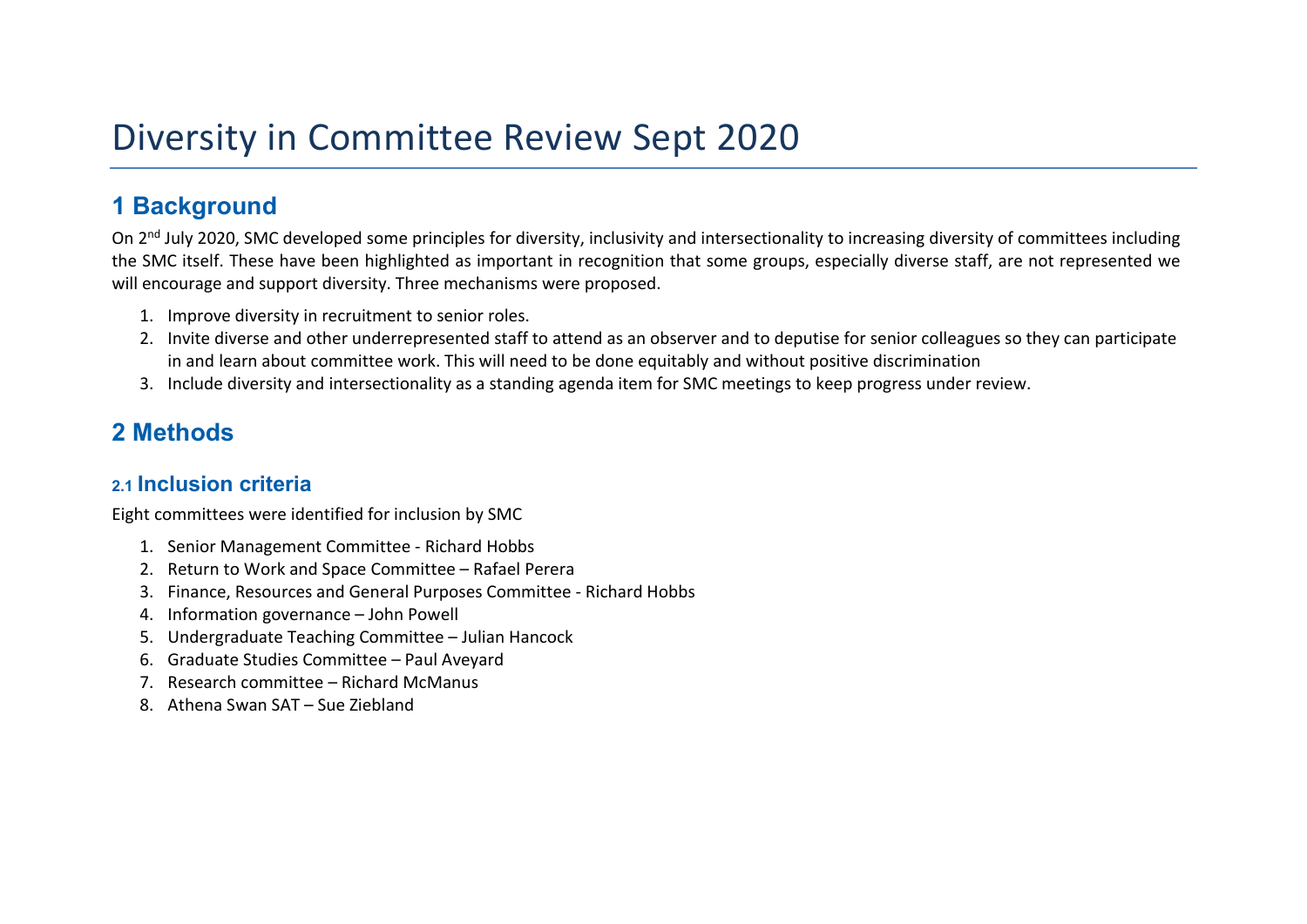### 2.2 Recruitment

Participants chairs invited to attend either a group session or an individual session. For those unable to do this, email or attendance at the committee of interest was proposed.

### 2.3 Method

A semi-structured interview undertaken by a researcher (Rebekah Burrow) and academic (Julia Hippisley-Cox) with notes taken by Rebekah Burrow or a personal assistant (Claire Meadows). Participants were given opportunity to comment on the notes made and invited to send further comments/thoughts by email.

#### 2.3.1 Questions

- 1. Could you briefly tell me about the committee you chair?
- 2. Committee members who and what do they represent?
- 3. What is the process for appointing members to the committee?
- 4. What is the process for appointing the chair to the committee?
- 5. What do we mean by diverse and how might we measure it?
- 6. Do you feel that the committee is appropriately diverse at the moment?
- 7. How are items raised on the agenda (by non-members)?
- 8. What do you feel could be done at SMC level to promote diversity?
- 9. How would you measure success in diversity promotion?
- 10. Any other suggestions or comments you would like to make?

## 2.4 Key findings and suggestions for consideration

To collate basic information about the committee, including what committees exist, searching the departmental website, emails to various staff and interviews with chairs were required. More complex information (for example, how would a non-member raise an agenda item) could only be found by interviews with chairs.

Interviewees were easily able to describe the purpose, remit and membership of their committees (available in separate document).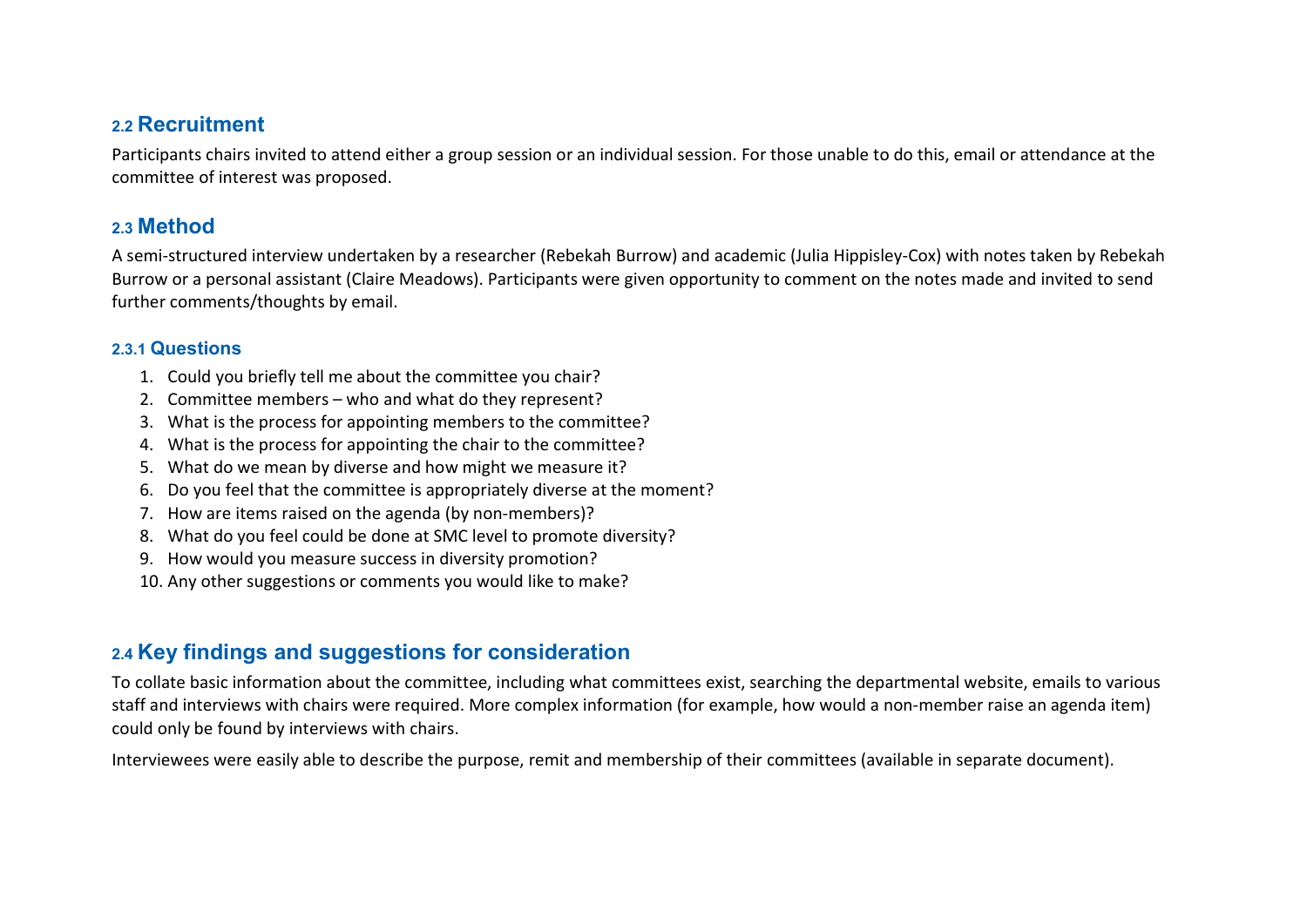Almost all committee members had a clear definition of whom or what they represented. Generally chairs and members held their positions either as:

- a defined role of their position
- the lead for a research theme, group or team
- an elected representative
- because someone had selected and invited them

Generally, processes for appointing members and chairs were either not defined or not clear. Some chairs expressed that the many members and chairs held their positions are a result of correct logic – they were the "best" people to hold those positions.

Interviewees were generally unsure how they should define diversity. Some acknowledged that who they were and the experiences they had, limited the scope of their knowledge, others wondered if they should be the ones defining diversity. Interviewees tended to describe diversity as a number of protected characteristics; some characteristics were mentioned a number of times, others fewer or not at all. Gender and ethnicity were discussed most often. A number of interviewees pointed out that in their view , the age of committee chairs and members would inevitably, or correctly, not be representative of the department. Types of diversity other than demographics were considered by some interviewees, including diversity of thought, research, and research populations. Interviewees were unsure how to measure diversity, some suggested a questionnaire, and most agreed that it needed to be measured at a departmental level.

Interviewees were generally not confident in judging whether their committees were currently diverse, some citing a lack of information about their committee members' characteristics, other than what the interviewees assumed (which they didn't seem to like doing). The few interviewees who did make a judgement about the diversity of their committees judged them to be definitely or probably lacking in diversity.

Interviewees described different methods for different committees, or for the same committee, for raising items on committee agendas, for example by email to the chair, or by contacting the representative for their group, or by being contacted proactively by their representative.

Interviewees had some suggestions for what the SMC could do to improve diversity in the interviewee's committee, included in the table below.

Interviewees generally felt it would not be possible to measure success (in promoting diversity) without knowing how the department stood now. They didn't disagree that we should attempt to measure success. The two methods suggested were: surveys to measure demographic diversity (to be carried out in the future and compared to results if a survey were done now) and asking members of the department how they felt in terms of representation in the various domains represented by each committee.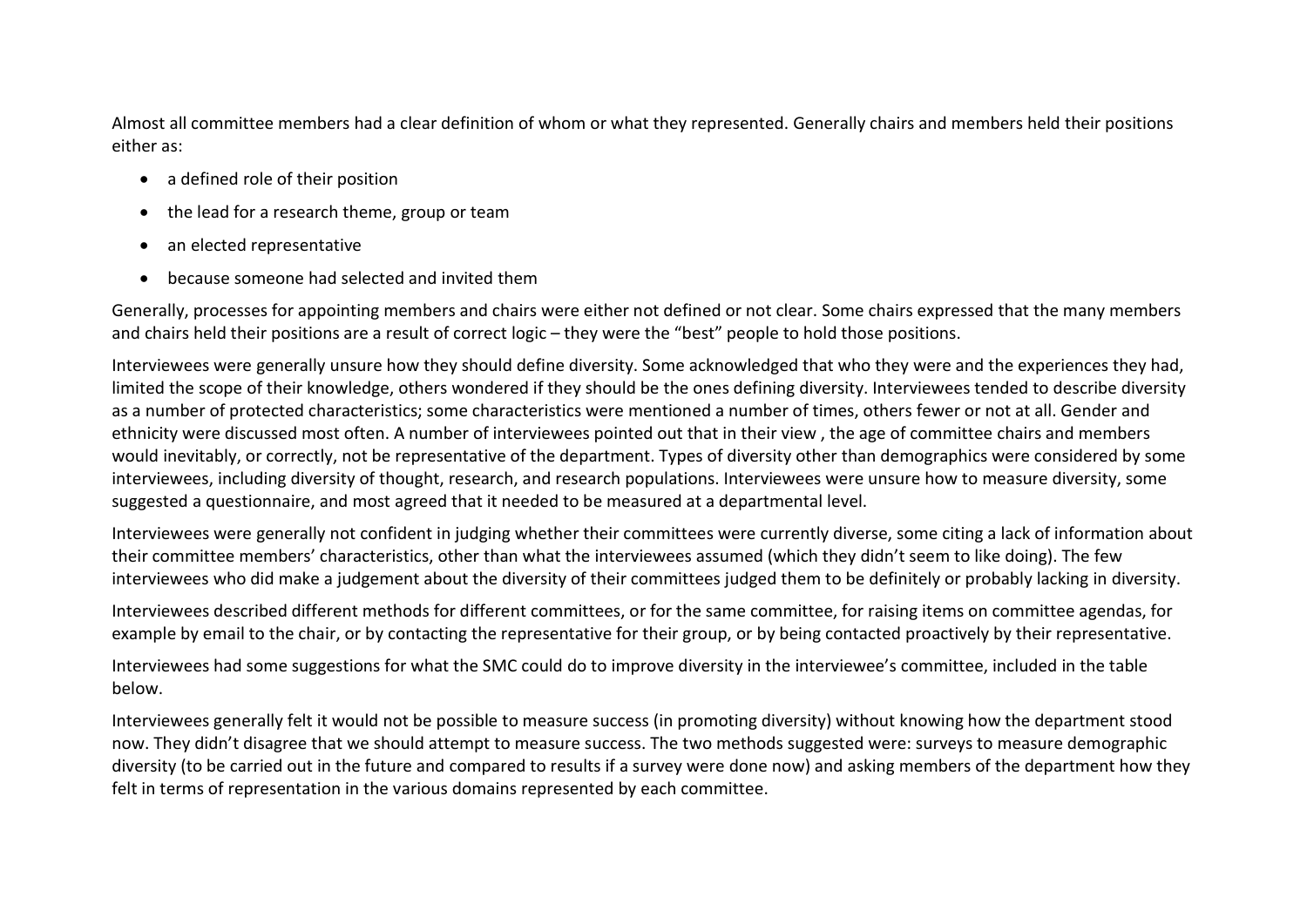The following suggestions were made by interviewees via email or videoconference interview, or interviewers after considering the interview responses, or selected from the PHC document "Guiding principles for diversity, inclusivity and intersectionality".

NOTE: As mentioned in version 1 of this report, the SMC may wish to consider these recommendations AND a process by which the recommendations may be agreed (i.e. consensus or majority) AND prioritised or implemented. SMC may wish to add to these recommendations or request more information is made available.

#### Table of recommendations

Suggestions and recommendations were received after the first version of this report was presented to the SMC. Often these were part of SMC member's responses to the recommendations. Some of the suggestions and recommendations were about the existing recommendations – these have been added to the third column of table 1. Others were suggestions for new recommendations- these have been added to a new table. Comments were left clarifying responses – these are below.

#### Responses

Some questions had more than one part, or were complex, so single answers may have captured an overall view rather than a full response. Some answers "more information needed" may indicate that a member did not have a particular view on that item.

#### Implementation

Discussion will be required to decide processes for implementing any recommendations.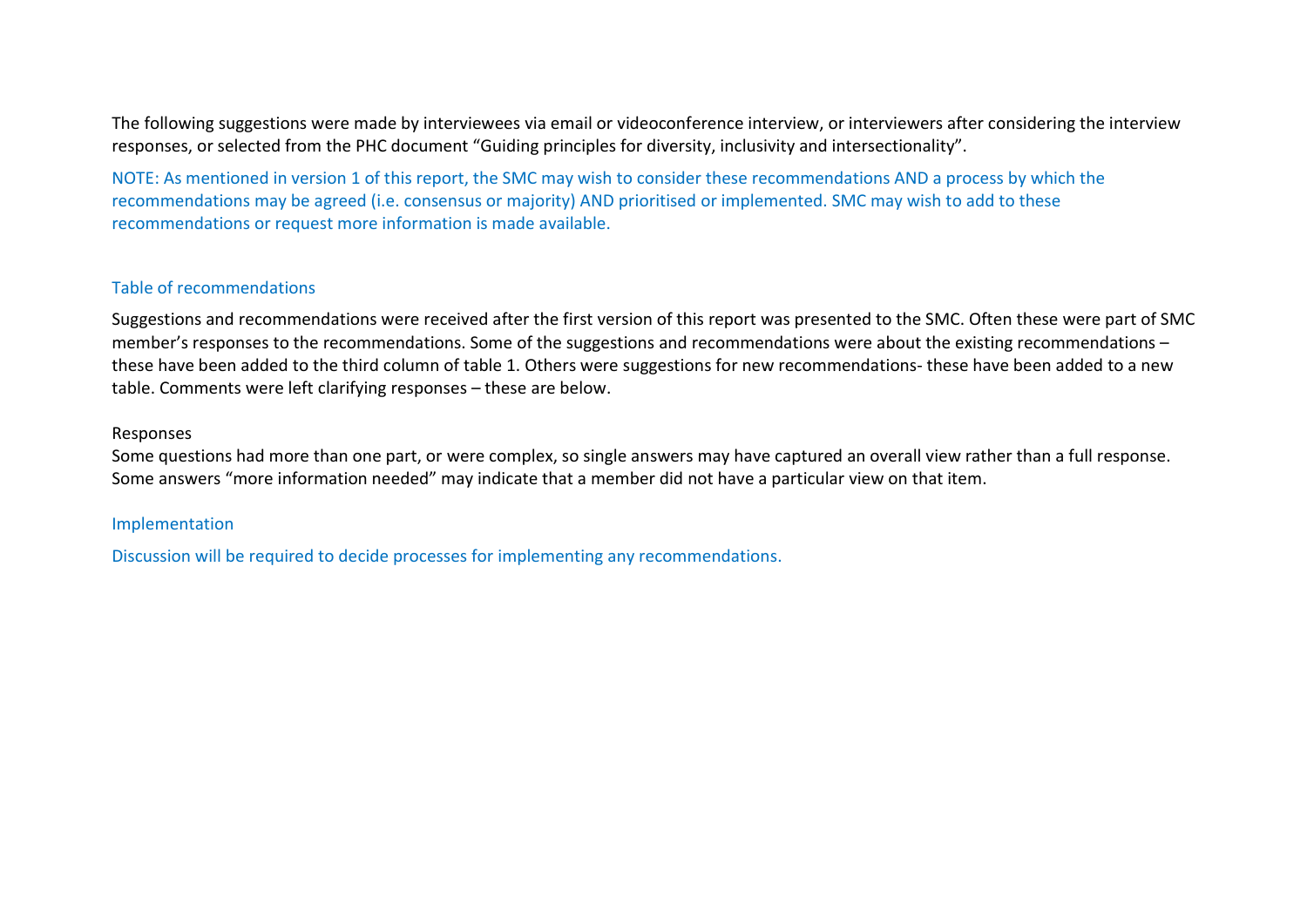#### Recommendations

|                | Recommendation/suggestion                                                                                                                                                              | rationale                                                                                                                                                                                                                                                                         | Agree / disagree / more information<br>needed                                                                                                                                                                  | Prioritisation<br>(higher<br>$number =$<br>more votes<br>to be a<br>priority) |
|----------------|----------------------------------------------------------------------------------------------------------------------------------------------------------------------------------------|-----------------------------------------------------------------------------------------------------------------------------------------------------------------------------------------------------------------------------------------------------------------------------------|----------------------------------------------------------------------------------------------------------------------------------------------------------------------------------------------------------------|-------------------------------------------------------------------------------|
| $\mathbf{1}$   | Throughout the following,<br>ensure that the main work does<br>not fall to those who are<br>disadvantaged already by lack of<br>diversity/equality.                                    | We do not want our work to exacerbate<br>inequalities.                                                                                                                                                                                                                            | 17 agree<br>0 disagree<br>4 more information needed<br>But asking 'those most disadvantaged<br>now' to do the work may produce<br>more change as those unaffected now<br>may not perceive issues as important. | $\overline{2}$                                                                |
| $\overline{2}$ | Publish this report on the<br>departmental intranet and<br>disseminate it to members via<br>email.                                                                                     | We want the department to know about this<br>work and to help us to improve it.                                                                                                                                                                                                   | 19 agree<br>0 disagree<br>2 more information needed<br>Disseminate via weekly newsletter with<br>link to intranet.                                                                                             | $\mathbf{1}$                                                                  |
| 3              | Measure diversity within the<br>department. Compare<br>committee diversity to<br>department diversity. Consult<br>the Equality and Diversity Panel<br>to define what diversity we want | Interviewees agreed that measuring<br>diversity was necessary to a) identify if there<br>is a problem and b) measure any change.<br>Interviewee's definitions of diversity differed<br>and interviewees did not identify a specific<br>tool to measure diversity. Central HR hold | 17 agree<br>0 disagree<br>4 more information needed<br>Should we consider balance of<br>clinical/non-clinical?                                                                                                 | $\overline{2}$                                                                |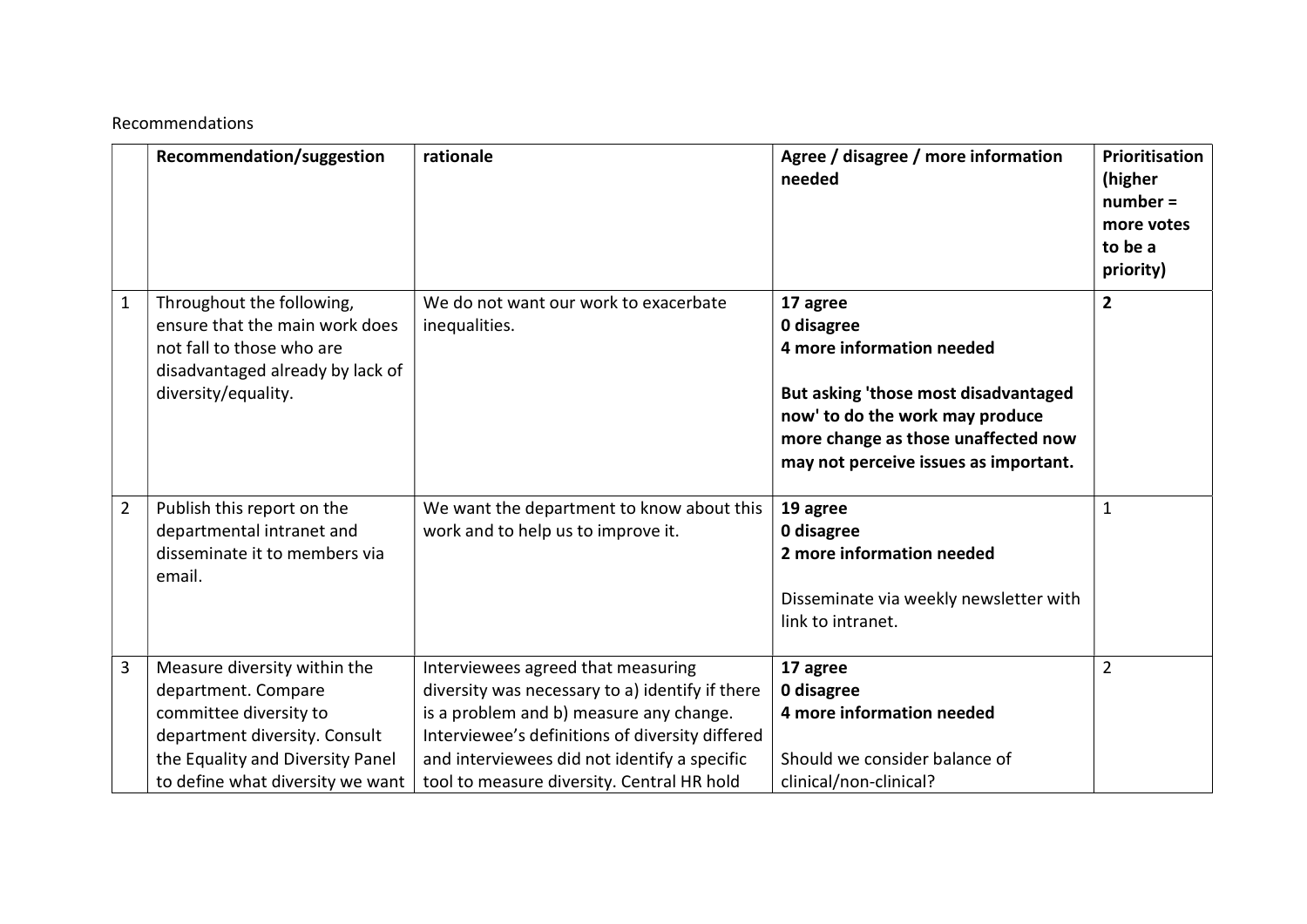|                | to measure, and select a tool<br>and a method to use and a<br>mechanism for the results to be | this information but it is not available on a<br>departmental level. Let's ask the experts to<br>help us collect this information now, and | Measurements need to be relevant.                                              |   |
|----------------|-----------------------------------------------------------------------------------------------|--------------------------------------------------------------------------------------------------------------------------------------------|--------------------------------------------------------------------------------|---|
|                | presented.                                                                                    | then as people join, or regularly for                                                                                                      | Committees are very small numbers                                              |   |
|                |                                                                                               | everyone.                                                                                                                                  | within a relatively small department so                                        |   |
|                |                                                                                               |                                                                                                                                            | measuring diversity may not add value                                          |   |
|                |                                                                                               |                                                                                                                                            | and is difficult to baseline. It might be                                      |   |
|                |                                                                                               |                                                                                                                                            | better to have a policy statement that                                         |   |
|                |                                                                                               |                                                                                                                                            | sets out why diversity is important (to                                        |   |
|                |                                                                                               |                                                                                                                                            | ensure as rich a variety of experiences                                        |   |
|                |                                                                                               |                                                                                                                                            | and perspectives as possible and ensure                                        |   |
|                |                                                                                               |                                                                                                                                            | that committees do not become an                                               |   |
|                |                                                                                               |                                                                                                                                            | echo chamber for a narrow, self-                                               |   |
|                |                                                                                               |                                                                                                                                            | affirming, set of view points)                                                 |   |
| $\overline{4}$ | All committees in PHC should be                                                               | These are all information that were difficult                                                                                              | 17 agree                                                                       | 5 |
|                | listed on one PHC departmental                                                                | to find (difficulty varied by committee and                                                                                                | 1 disagree                                                                     |   |
|                | webpage. The list should contain                                                              | type of information; information was often                                                                                                 | 3 more information needed                                                      |   |
|                | links to a webpage for each                                                                   | were elicited only by interview). Members of                                                                                               |                                                                                |   |
|                | committee. These individual                                                                   | the department cannot have equal access to                                                                                                 | The Committees are set out here                                                |   |
|                | committee webpages should                                                                     | join or attend committees, or raise items on                                                                                               | https://www.phc.ox.ac.uk/intranet/better-<br>workplace-groups-committees-open- |   |
|                | each contain a statement of                                                                   | their meeting agendas, if they do not have                                                                                                 | meetings [with some of the information                                         |   |
|                | purpose, a list of members, what                                                              | equal access to knowing how.                                                                                                               | listed in this recommendation]                                                 |   |
|                | group the member represents,                                                                  |                                                                                                                                            |                                                                                |   |
|                | minutes and agendas (redacted                                                                 |                                                                                                                                            | Terms of Reference should be updated                                           |   |
|                | where necessary), information                                                                 |                                                                                                                                            | included                                                                       |   |
|                | about how members are elected                                                                 |                                                                                                                                            |                                                                                |   |
|                | to a committee, how chairs are                                                                |                                                                                                                                            | This work could be onerous and                                                 |   |
|                | appointed, and information                                                                    |                                                                                                                                            | discourage new members [although                                               |   |
|                | about how to raise items on the                                                               |                                                                                                                                            | new members not likely to be chairs so                                         |   |
|                | agenda. Chairs of each                                                                        |                                                                                                                                            | not responsible for this work?]                                                |   |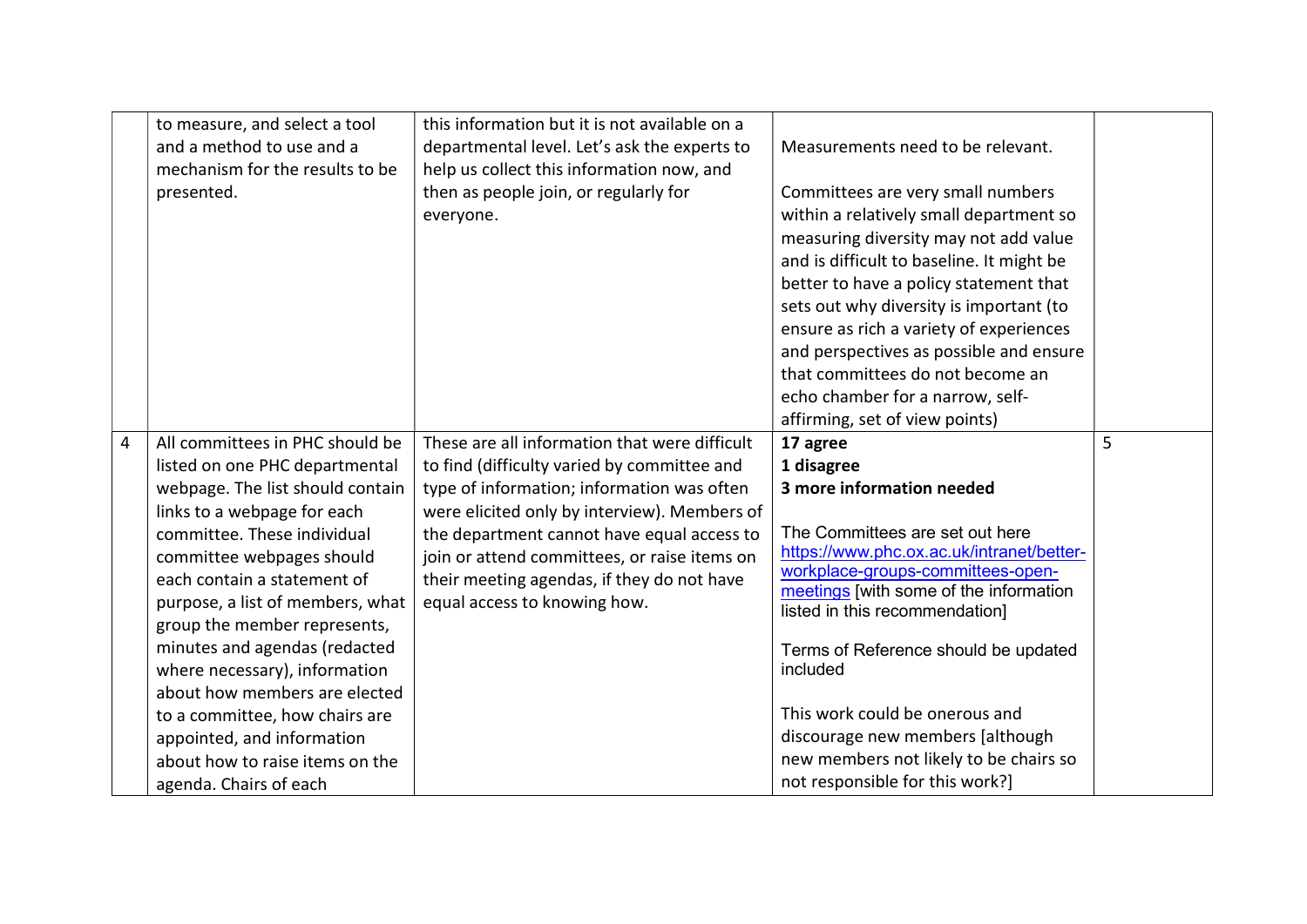|   | committee should be<br>responsible for ensuring the<br>committee pages are kept up to<br>date (they could delegate this<br>task). Responsibility for upkeep<br>of the master list page and<br>oversight of other webpages<br>should be assigned to<br>someone's role. |                                                                                                                                                                                                          |                                                                                                                                                                                                                                                                                                                                          |              |
|---|-----------------------------------------------------------------------------------------------------------------------------------------------------------------------------------------------------------------------------------------------------------------------|----------------------------------------------------------------------------------------------------------------------------------------------------------------------------------------------------------|------------------------------------------------------------------------------------------------------------------------------------------------------------------------------------------------------------------------------------------------------------------------------------------------------------------------------------------|--------------|
| 5 | Add "Departmental<br>Committees" to departmental<br>Open Meeting agendas at least<br>annually                                                                                                                                                                         | We want the department to maintain<br>awareness of departmental committees, we<br>want committees to be useful and used.                                                                                 | 14 agree<br>2 disagree<br>5 more information needed<br>Adding committees to the DOM could<br>be very dry, and announcing significant<br>decisions annually would be wrong - a<br>continuous and current communication<br>with the department is preferable - so it<br>depends on what you envisage by<br>including committees in the DOM | $\mathbf{1}$ |
| 6 | The number of student<br>representatives on committees<br>should be altered - perhaps to<br>have one rep per course, or per<br>year group, or per qualification<br>type?                                                                                              | Most committees have two or fewer student<br>representatives who are expected to<br>represent the diversity of the student<br>population. With very small numbers it is not<br>a reasonable expectation. | 7 agree<br>1 disagree<br>13 more information needed<br>Student reps are not relevant to all of<br>our committees.                                                                                                                                                                                                                        |              |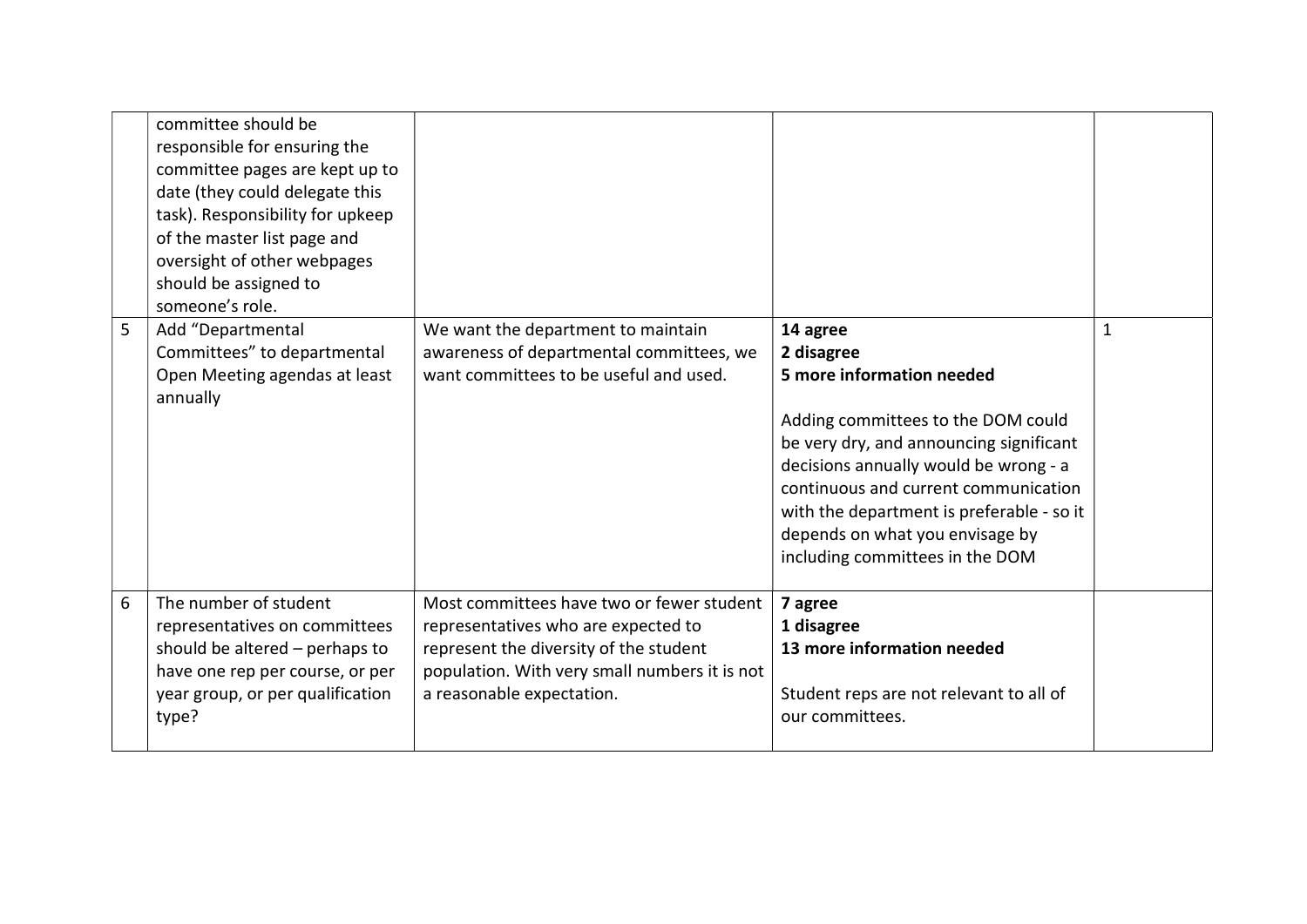|                |                                   |                                             | now that we have a larger number of                                               |              |
|----------------|-----------------------------------|---------------------------------------------|-----------------------------------------------------------------------------------|--------------|
|                |                                   |                                             | DPhils in the dept this might be the                                              |              |
|                |                                   |                                             | time to consider a departmental GJCC.                                             |              |
| $\overline{7}$ | Where committee memberships       | The current system of selecting one's own   | 12 agree                                                                          | $\mathbf{1}$ |
|                | are NOT held due to the position  | replacement, or inviting volunteers from a  | 2 disagree                                                                        |              |
|                | a person has and members          | selected group might allow the like-me bias | 7 more information needed                                                         |              |
|                | represent a research group, or    | to win.                                     |                                                                                   |              |
|                | theme, or function, when their    |                                             | Suitability for the role should be                                                |              |
|                | term ends a replacement should    |                                             | considered more important than                                                    |              |
|                | be sought by asking for           |                                             | ensuring regular turnover.                                                        |              |
|                | volunteers from the whole         |                                             |                                                                                   |              |
|                | group of constituents (I.e. those |                                             | One barrier [to diversity] may be a                                               |              |
|                | who the committee represents).    |                                             | narrow range of expertise. If very few                                            |              |
|                | If more than one person           |                                             | could/should have a particular role is it                                         |              |
|                | volunteers, priority should be    |                                             | more difficult to have diverse                                                    |              |
|                | given to whomever is not          |                                             | committee?                                                                        |              |
|                | already on a committee, and       |                                             |                                                                                   |              |
|                | whoever might be expected to      |                                             | For some committees the composition                                               |              |
|                | have been disadvantaged by        |                                             | is the relevant course directors and                                              |              |
|                | current inequalities and lack of  |                                             | managers - membership cannot be                                                   |              |
|                | diversity in the department.      |                                             | allocated on basis of diversity, or basis                                         |              |
|                |                                   |                                             | of 'not already on a committee'.                                                  |              |
|                |                                   |                                             | Elections [one method that could be                                               |              |
|                |                                   |                                             | considered for choosing committee                                                 |              |
|                |                                   |                                             | members for some positions] can be                                                |              |
|                |                                   |                                             | burdensome, but may also put weight of                                            |              |
|                |                                   |                                             | responsibility on minorities or those                                             |              |
|                |                                   |                                             | under represented, whilst not including                                           |              |
|                |                                   |                                             | them means those making the decisions<br>are not cognisant of relevant issues and |              |
|                |                                   |                                             | entitlements.                                                                     |              |
|                |                                   |                                             |                                                                                   |              |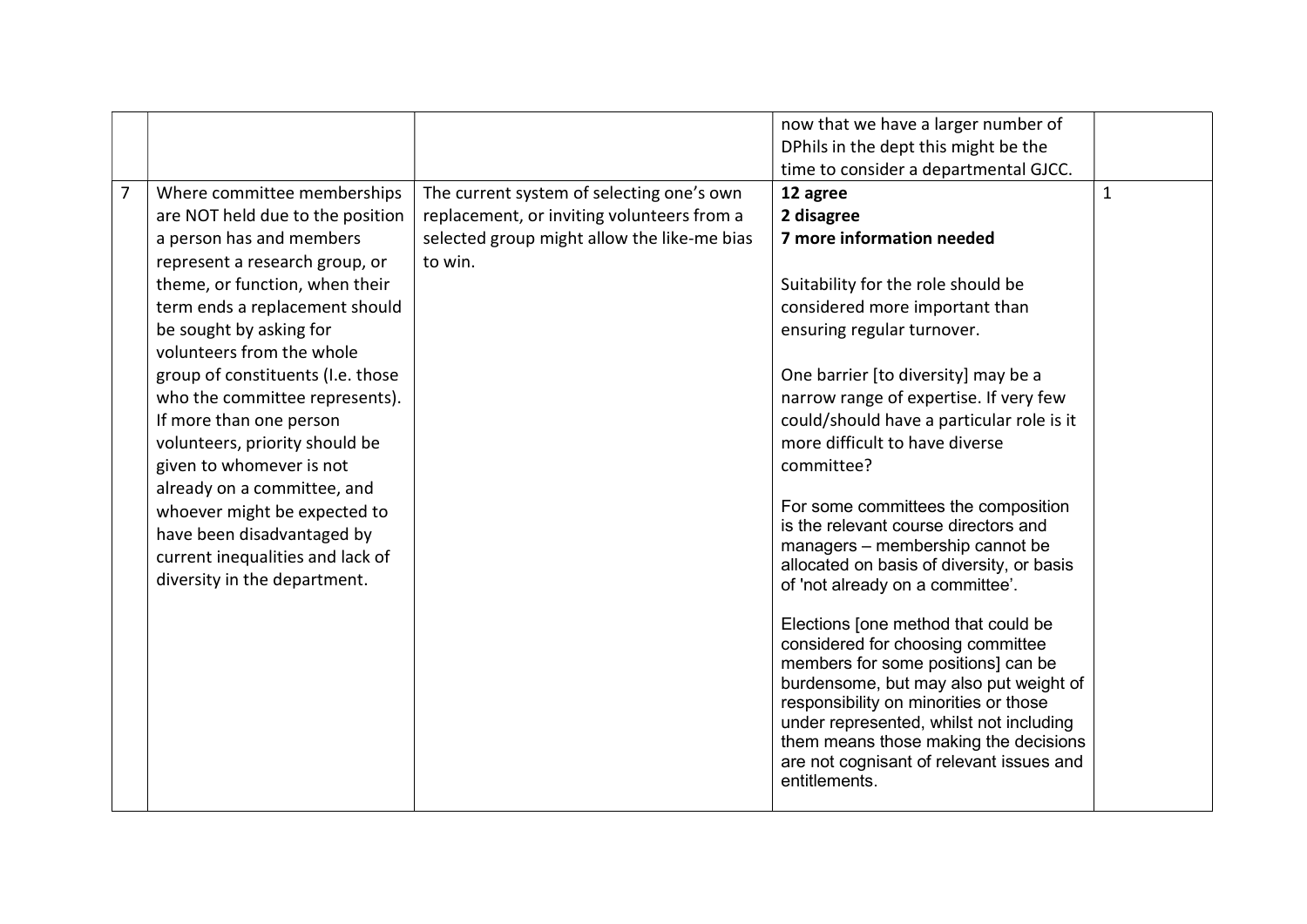|    |                                                                                                                                                                                                                                                                                                                                                                                                                                                                                                                |                                                                                                                                                                                                                                                                                                                                                                                                     | Elections don't always work well - have<br>failed before in other departments. |                |
|----|----------------------------------------------------------------------------------------------------------------------------------------------------------------------------------------------------------------------------------------------------------------------------------------------------------------------------------------------------------------------------------------------------------------------------------------------------------------------------------------------------------------|-----------------------------------------------------------------------------------------------------------------------------------------------------------------------------------------------------------------------------------------------------------------------------------------------------------------------------------------------------------------------------------------------------|--------------------------------------------------------------------------------|----------------|
| 8  | Where chair-ships are NOT held<br>due to the position a person has,<br>when replacements are sought<br>they should be sought by asking<br>for volunteers from the whole<br>committee perhaps with an<br>application process and<br>interview. If more than one<br>person volunteers, priority<br>should be given to whoever is<br>not already a chair of a<br>committee, and whoever might<br>be expected to have been<br>disadvantaged by current<br>inequalities and lack of diversity<br>in the department. | The current system of selecting one's own<br>replacement, or inviting volunteers from a<br>selected group might allow the like-me bias<br>to win.                                                                                                                                                                                                                                                   | 12 agree<br>3 disagree<br>6 more information needed                            | $\overline{2}$ |
| 9  | Recruitment of new members<br>and chairs should include<br>specific effort to appeal to<br>diverse groups                                                                                                                                                                                                                                                                                                                                                                                                      | Some groups might be less inclined to<br>consider themselves qualified to volunteer,<br>although equally qualified as others who do<br>feel qualified to volunteer. It may be harder<br>work for some groups to be committee<br>members or chairs and so they should know<br>early that they are welcome and that<br>problems that disproportionately affect<br>them will be tackled as a priority. | 20 agree<br>0 disagree<br>1 more information needed                            | $\mathbf 1$    |
| 10 | Improve diversity in recruitment<br>to senior roles.                                                                                                                                                                                                                                                                                                                                                                                                                                                           | Many committee memberships and chair-<br>ships are held due to the position a person                                                                                                                                                                                                                                                                                                                | 19 agree<br>0 disagree                                                         | 5              |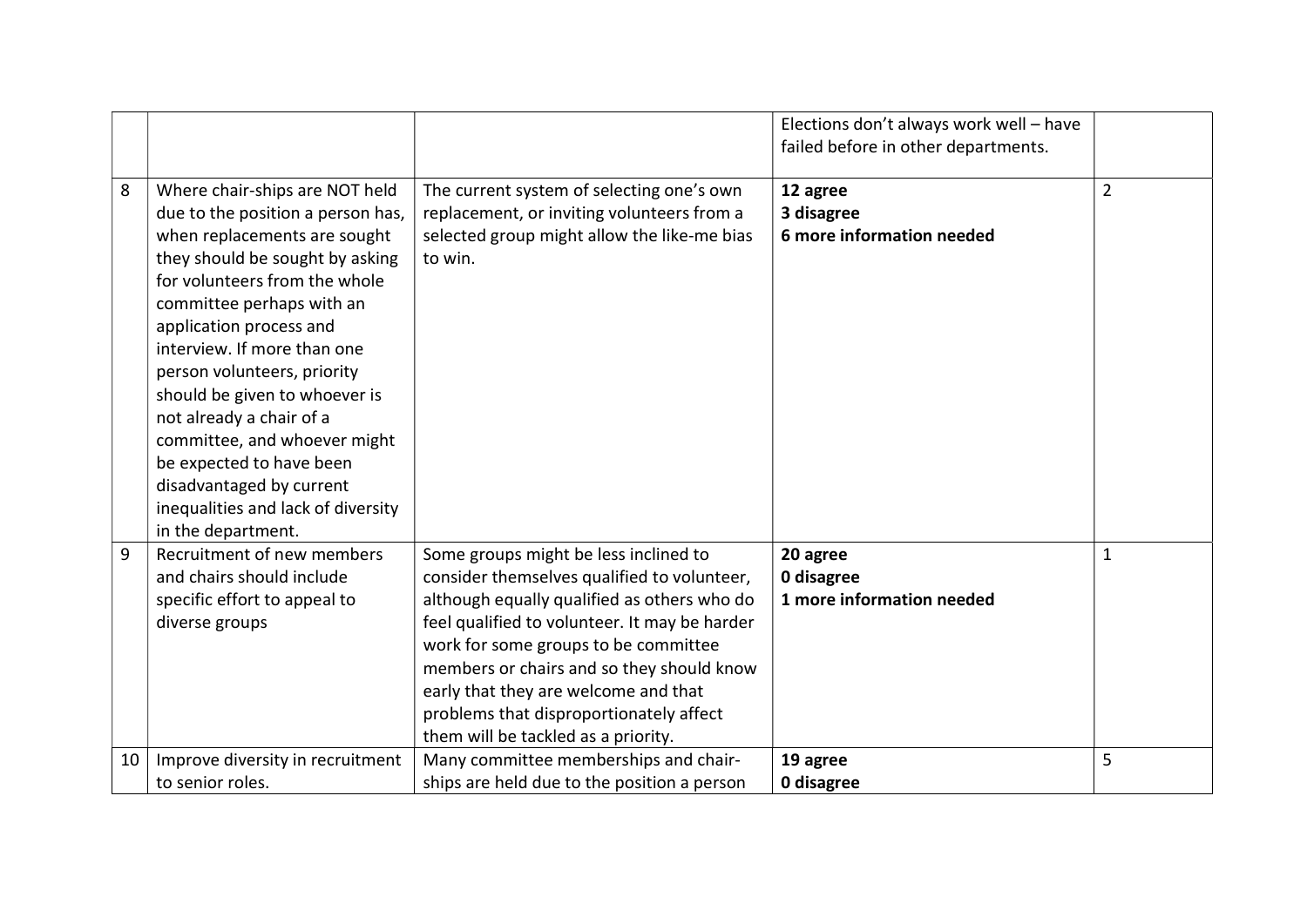|    |                                                                                                                                                                                            | has. One way to diversity these is to diversify<br>the people holding those positions.                                                                                                                                                                                                                                                                                                                                                       | 2 more information needed                                                                                                             |              |
|----|--------------------------------------------------------------------------------------------------------------------------------------------------------------------------------------------|----------------------------------------------------------------------------------------------------------------------------------------------------------------------------------------------------------------------------------------------------------------------------------------------------------------------------------------------------------------------------------------------------------------------------------------------|---------------------------------------------------------------------------------------------------------------------------------------|--------------|
| 11 | If possible, deputy chairs should<br>be appointed for each<br>committee.<br>They should be sought by asking<br>for volunteers from the whole<br>group (as in 6) or committee (as<br>in 7). | Interviewees thought deputy chairs could<br>add diversity of scope and opinion and<br>demographics.                                                                                                                                                                                                                                                                                                                                          | 15 agree<br>3 disagree<br>3 more information needed<br>Could co-chairs be targeted at early<br>stage researchers and minority groups? | 3            |
| 12 | Fixed terms should be<br>introduced for members and<br>chairs.                                                                                                                             | 12 and 13 go together. Reasonable efforts<br>should be made to find a replacement. If a<br>position can't be filled when a fixed term<br>ends, the incumbent can be asked to renew<br>for another term. More change in<br>membership should increase diversity within<br>the committee, and opportunities for<br>members of the department.                                                                                                  | 17 agree<br>2 disagree<br>3 more information needed                                                                                   | $\mathbf{1}$ |
| 13 | When chairs and members reach<br>the end of their fixed terms on<br>one committee, they should be<br>encouraged to volunteer to join<br>another committee.                                 | Two people swapping committees would<br>generally be preferable (in terms of diversity<br>of opportunity) to each remaining on their<br>own committee for another term. More<br>change in membership should increase<br>diversity within the committee, and<br>opportunities for members of the<br>department (as well as enrich the views<br>represented by committee and provide<br>more career development opportunities for<br>members). | 6 agree<br>7 disagree<br>8 more information needed                                                                                    |              |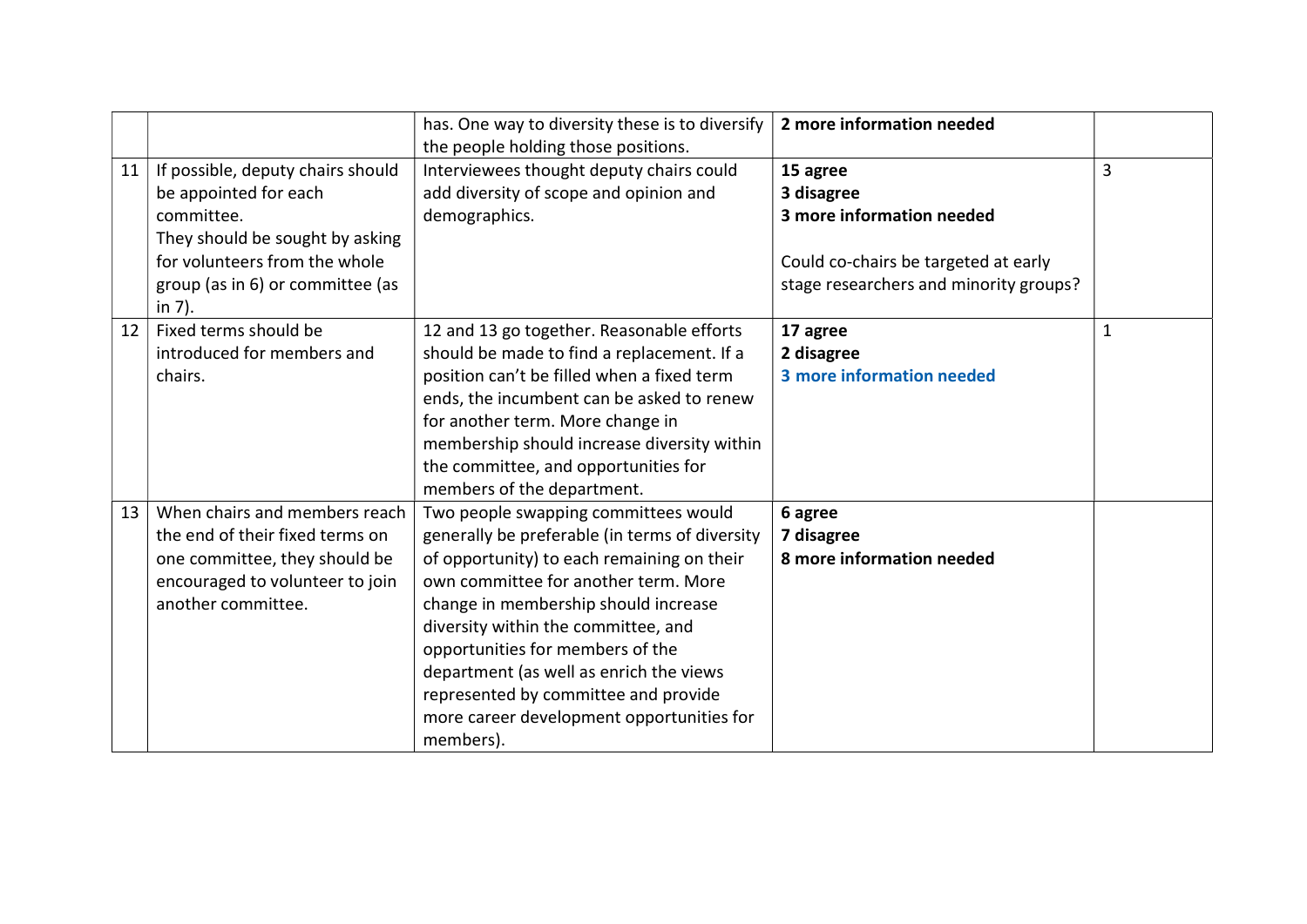| 14 | Observers should be permitted<br>at committee meetings either<br>for a particular meeting or on a<br>regular basis. If observers are<br>not permitted this should be<br>stated on the committee                                                                                                           | It's easier to know how things work (and<br>how you can be a part of it) if you can see<br>them working.           | 10 agree<br>1 disagree<br>10 more information needed                  | $\overline{3}$ |
|----|-----------------------------------------------------------------------------------------------------------------------------------------------------------------------------------------------------------------------------------------------------------------------------------------------------------|--------------------------------------------------------------------------------------------------------------------|-----------------------------------------------------------------------|----------------|
|    | webpage. diverse and other<br>underrepresented staff should<br>be proactively invited to observe<br>meetings as observers.<br>Deputy chairs could also be<br>observers (or members) of SMC                                                                                                                |                                                                                                                    |                                                                       |                |
| 15 | Include diversity and<br>intersectionality as a standing<br>agenda item for SMC meetings<br>to keep progress under review<br>(e.g. termly or yearly).<br>Include diversity and<br>intersectionality on other<br>committee meeting agendas to<br>ensure it is considered in<br>relation to other business. |                                                                                                                    | 20 agree<br>1 disagree<br>0 more information needed<br>It already is. | $\overline{2}$ |
| 16 | Move agenda items to do with<br>diversity to the start of meeting<br>agendas                                                                                                                                                                                                                              | One committee has found that altering the<br>order of agenda items has altered the<br>importance they are given.   | 11 agree<br>8 disagree<br>2 more information needed                   | 3              |
| 17 | Consider engaging an outside<br>organisation/individual who<br>could independently review the<br>department and offer formative<br>advice.                                                                                                                                                                | External perspective could help identify<br>systematic blind spots and bring in<br>experience from other settings. | 12 agree<br>3 disagree<br>6 more information needed                   | $\mathbf{1}$   |